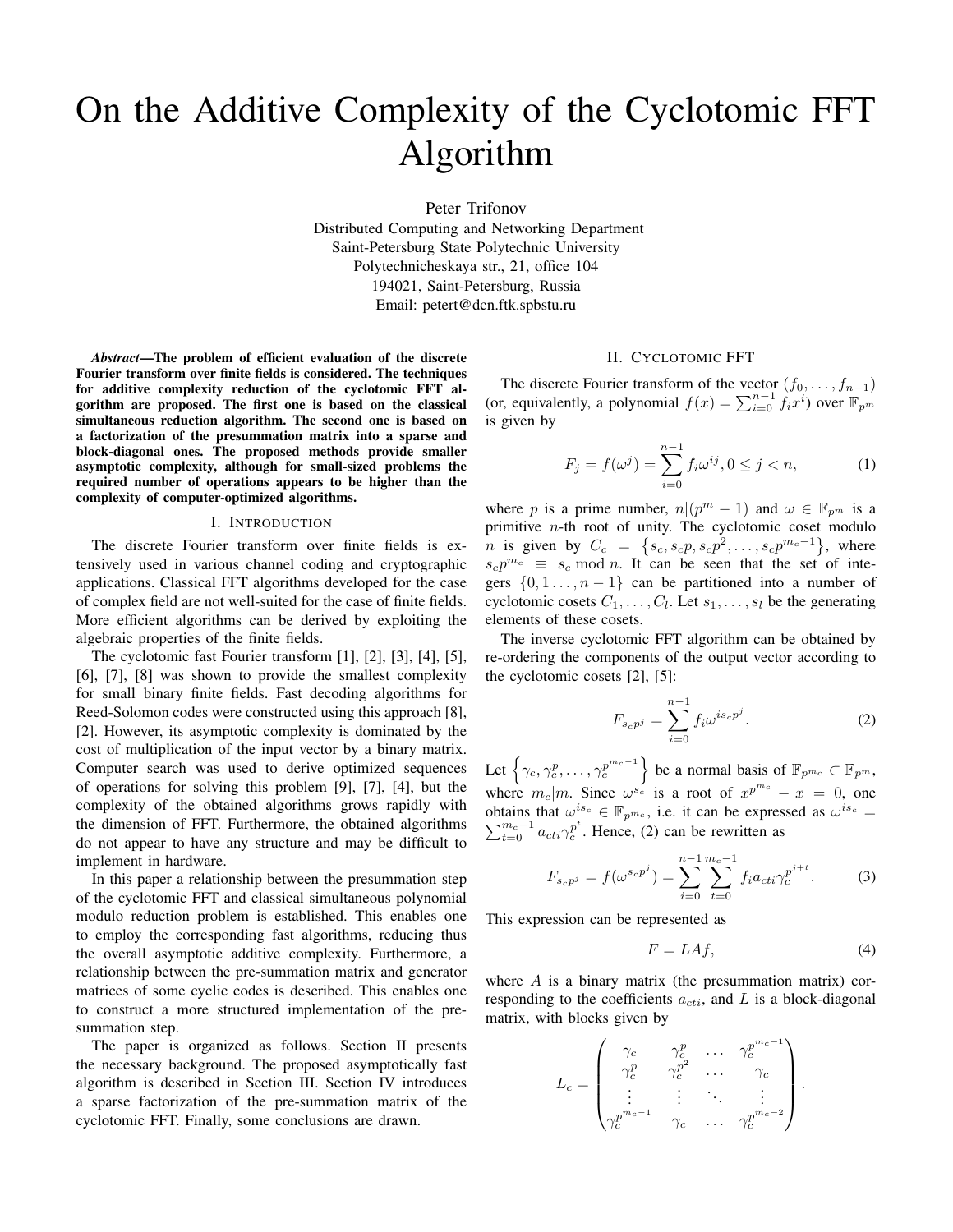Computing a product of *L<sup>c</sup>* and a vector is equivalent to computing a cyclic convolution. By employing the appropriate fast algorithms, one can dramatically decrease the total number of multiplications needed to compute the DFT. However, computing the product *Af* requires one either to employ the "Four Russians" algorithm [10] with complexity  $O(n^2/\log n)$ , or to construct an optimized algorithm by extensive computer search [9], [7], [4]. No fast algorithms exploiting the structure of matrix *A* were reported up to now.

## III. CYCLOTOMIC FFT VIA MULTIPLE MODULO REDUCTION

It is a well known fact that the elements  $\omega^{s_c},\omega^{s_c p},\dots,\omega^{s_c p^{m_c-1}}$ represent a conjugacy class over  $\mathbb{F}_{p^m}$ , and their minimal polynomial is given by

$$
m_c(x) = \prod_{j=0}^{m_c-1} (x - \omega^{s_c p^j}).
$$

Hence, (3) can be rewritten as

$$
F_{s_c p^j} = f(\omega^{s_c p^j}) = r_c(\omega^{s_c p^j}), 0 \le j < m_c \tag{5}
$$

where  $r_c(x) \equiv f(x) \mod m_c(x)$ . This represents an instance of the Goertzel algorithm [11]. Having obtained  $r_c(x)$ , one can compute  $F_{s_c} p^j$  using the above described inverse cyclotomic algorithm. Computing  $r_c(x)$  requires one to perform operations only in the prime field  $\mathbb{F}_p$ . In matrix notation, this can be represented as

$$
F = LA'A''f,\t\t(6)
$$

where computing  $A''f$  is equivalent to reduction of  $f(x)$ modulo  $m_c(x)$ ,  $1 \le c \le l$ , and  $A'$  is a block-diagonal matrix with the blocks given by

$$
A'_{c} = ((a_{cti})), 0 \le t, i < m_c.
$$

Multiplication by  $A'_c$  requires  $O(m_c^2) = O(\log^2 n)$  operations in  $\mathbb{F}_p$ . However, these operations can be combined with the presummation step of the cyclic convolution algorithm used to implement multiplication by *Lc*.

Fast simultaneous reduction algorithm can be used for computing  $r_c(x)$  [12]. Namely, a tree<sup>1</sup> of polynomials  $M_{i,j}(x), 0 \leq j < 2^i, 0 \leq i \leq \lfloor \log l \rfloor$ , can be constructed, so that  $M_{i+1,j}(x) = M_{i,2j}(x)M_{i,2j+1}(x)$ , and the leaves of the tree correspond to irreducible polynomials  $m<sub>c</sub>(x)$ . Then

$$
r_{i,2j}(x) \equiv r_{i,j}(x) \mod M_{i,2j}(x)
$$
  

$$
r_{i,2j+1}(x) \equiv r_{i,j}(x) \mod M_{i,2j+1}(x),
$$

where  $r_{0,0}(x) = f(x)$ , and  $r_c(x)$  are obtained at the leaves of the corresponding tree. The cost of this algorithm is given by  $R(n) = \sum_{i=1}^{\infty} \left[ \log_2 i \right] \sum_{j=0}^{2^i-1} 2D(\deg M_{i,j}(x)) \leq 2D(n) \left[ \log l \right]$ where  $D(\mu)$  is the complexity of division of polynomial  $a(x)$  of degree 2 $\mu$  by polynomial  $b(x)$  of degree  $\mu$ . A fast

<sup>1</sup>This tree may not be balanced, since there exist minimal polynomials of different degrees.

algorithm implementing this operation can be obtained from the expression

$$
\underbrace{x^{\mu_{i,j/2}-1}r_{i,j/2}(\frac{1}{x})}_{r'_{i,j/2}(x)} = \underbrace{x^{\mu_{i,j}}M_{i,j}(\frac{1}{x})}_{M'_{i,j}(x)} x^{\mu_{i,j/2}-1-\mu_{i,j}}q_{i,j}(\frac{1}{x})}_{q'_{i,j}(x)} + \underbrace{x^{\mu_{i,j/2}-\mu_{i,j}}x^{\mu_{i,j}-1}r_{i,j}(\frac{1}{x})}_{r'_{i,j}(x)},
$$

where  $\deg r'_{i,j}(x) < \deg M_{i,j}(x) = \mu_{i,j}(x)$ . It can be seen that  $[12]$ 

$$
q'_{i,j}(x) \equiv (M'_{i,j}(x))^{-1} r'_{i,j/2}(x) \bmod x^{\mu_{i,j/2} - \mu_{i,j}}.
$$
 (7)

The polynomials  $(M'_{i,j}(x))^{-1} \mod x^{\mu_{i,j/2} - \mu_{i,j}}$  can be precomputed. Multiplication by these polynomials requires only operations in  $\mathbb{F}_p$  (only summations in the case of  $p = 2$ ). Hence,  $D(\mu) = 2M(\mu) + \mu$ , where  $M(\mu)$  is the complexity of multiplying two polynomials of degree *µ*. Assuming that most of the cyclotomic cosets have size  $m_c \approx \log_n n$ , one obtains that  $l \approx n/\log_p n$ , and the cost of the presummation step of the cyclotomic FFT algorithm is  $O(\frac{n}{\log n} \log^2(n) +$  $M(n) \log n = O(M(n) \log n)$ .

However, the fast polynomial division algorithm becomes useful only for very large *n*. In most practical cases more efficient implementation can be obtained by re-ordering the polynomials  $m_c(x)$  so that some polynomials  $M_{i,j}(x)$  become sparse. In this case the division can be implemented using the standard algorithm. Similar approach was considered in [13], where  $M_{i,j}(x)$  were enforced to be affine polynomials with coefficients in  $\mathbb{F}_{p^m}$ . The method proposed in this paper relies on polynomials in  $\mathbb{F}_p[x]$ .

**Example 1.** *Consider the* 15-point DFT of  $f(x) = \sum_{i=0}^{14} f_i x^i$ *over*  $\mathbb{F}_{2^4}$ *. Let*  $\omega$  *be the primitive root of*  $x^4 + x + 1$ *. The generators of normal bases of*  $F_2$ ,  $F_4$ , and  $F_{16}$  are 1,  $\omega^5$ , *and*  $\omega^3$ , respectively. Let<sup>2</sup>  $M_{0,0}(x) = x^8 + x^4 + x^2 +$  $x, M_{0,1}(x) = x^8 + x^4 + x^2 + x + 1$ . It can be seen that *constructing the decomposition*  $f(x) = q_{0,0}(x)M_{0,0}(x) +$  $r_{0,0}(x)$ , deg  $r_{0,0}(x) < \deg M_{0,0}(x)$  *requires* 21 *summation operations.* Since  $M_{0,1}(x) = M_{0,0}(x) + 1$ , one obtains  $r_{0,1}(x) = r_{0,0}(x) + q_{0,0}(x) \equiv f(x) \mod M_{0,1}(x)$ *. This requires* 7 *summations. Let*  $M_{1,0}(x) = x^4 + x, M_{1,1}(x) = x^4 +$  $x+1, M_{1,2}(x) = x^4 + x^3 + 1, M_{1,3}(x) = x^4 + x^3 + x^2 + x + 1.$ *The decomposition*  $r_{0,0}(x) = q_{1,0}(x)M_{1,0}(x) + r_{1,1}(x)$  *can be constructed using 4 summations, and computing*  $r_{1,1}(x) =$  $r_{1,0}(x) + q_{1,0}(x)$  *also requires 4 operations. Computing*  $r_{1,2}(x) \equiv r_{1,0}(x) \mod M_{1,2}(x)$  *requires* 8 *summations. To compute*  $r_{1,3}(x) \equiv r_{1,0}(x) \mod M_{1,3}(x)$  *one can first calculate*  $r'_{1,3}(x) \equiv r_{1,0}(x) \mod (x^5 + 1)$  *in* 3 *summations, and then obtain*  $r_{1,3}(x) \equiv r'_{1,3}(x) \mod x^4 + x^3 + x^2 + x + 1$  *in 4 summations. Furthermore, let*  $M_{2,0}(x) = x^2 + x, M_{2,1}(x) = 0$  $x^2 + x + 1$ *. Division by*  $M_{2,0}(x)$  *requires* 2 *operations, and computing*  $r_{2,1}(x) = r_{2,0}(x) + q_{2,0}(x) \equiv r_{1,0} \mod M_{2,1}(x)$ 

<sup>2</sup>The straightforward implementation would use  $M_{0,0}(x) = x^7 + x^3 +$  $x + 1$ . However, this would not allow one to re-use the results of the division.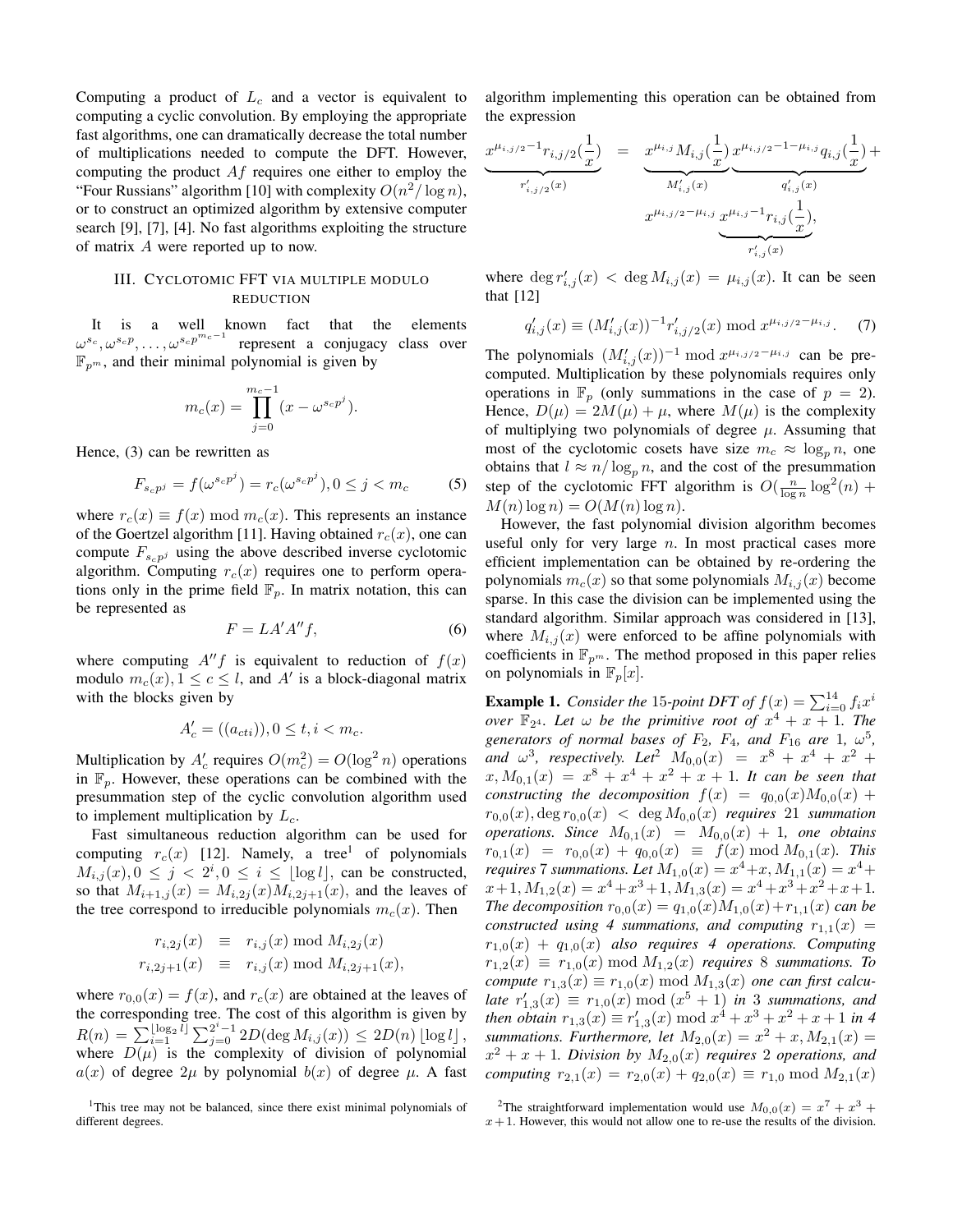*also requires* 2 *operations. Finally, computing*  $r_{3,0}(x) \equiv$  $r_{2,0}(x) \mod x + 1$  *requires* 1 *operation. Hence, the cost of computing A′′f is* 56 *operations. Matrix A′ consists of the*  $(1 \ 1 \ 1 \ 1)$ 

following blocks: 
$$
A'_0 = (1)
$$
,  $A'_1 = \begin{pmatrix} 1 & 0 & 1 & 0 \\ 1 & 0 & 0 & 0 \\ 1 & 1 & 0 & 0 \end{pmatrix}$ ,  $A'_3 = \begin{pmatrix} 1 & 1 & 0 & 0 \\ 1 & 0 & 1 & 0 \\ 1 & 0 & 0 & 0 \\ 1 & 0 & 0 & 1 \end{pmatrix}$ ,  $A'_5 = \begin{pmatrix} 1 & 1 \\ 1 & 0 \end{pmatrix}$ ,  $A'_7 = \begin{pmatrix} 1 & 1 & 1 & 0 \\ 1 & 1 & 1 & 1 \\ 1 & 1 & 1 & 0 \\ 1 & 0 & 1 & 0 \end{pmatrix}$ . By

*combining these matrices with the presummation matrices of cyclic convolution algorithms given in [11], one obtains the following expressions:*

$$
F_0 = r_{3,0,0}
$$
\n
$$
\begin{pmatrix} F_5 \\ F_{10} \end{pmatrix} = \begin{pmatrix} 1 & 1 & 0 \\ 1 & 0 & 1 \end{pmatrix} \begin{pmatrix} \omega^5 \\ 1 \\ 1 \\ 1 \end{pmatrix} \cdot \begin{pmatrix} 0 & 1 \\ 1 & 0 \\ 1 & 1 \end{pmatrix} \begin{pmatrix} r_{2,1,0} \\ r_{2,1,1} \end{pmatrix}
$$
\n
$$
\begin{pmatrix} F_1 \\ F_2 \\ F_3 \\ F_5 \end{pmatrix} = P_4 \begin{pmatrix} \omega^{10} \\ \omega^8 \\ 1 \\ \omega^{10} \\ 1 \\ 1 \end{pmatrix} \cdot \begin{pmatrix} 0 & 1 & 0 & 1 \\ 0 & 0 & 0 & 1 \\ 1 & 0 & 1 & 0 \\ 0 & 1 & 1 & 1 \\ 0 & 1 & 1 & 0 \\ 0 & 1 & 1 & 0 \\ 0 & 0 & 0 & 1 \end{pmatrix} \begin{pmatrix} r_{1,1,0} \\ r_{1,1,1} \\ r_{1,1,2} \\ r_{1,1,3} \end{pmatrix}
$$
\n
$$
\begin{pmatrix} F_3 \\ F_6 \\ F_{12} \\ F_9 \end{pmatrix} = P_4 \begin{pmatrix} \omega^{10} \\ \omega^1 \\ \omega^1 \\ \omega^2 \\ 1 \\ 1 \end{pmatrix} \cdot \begin{pmatrix} 0 & 1 & 1 & 0 \\ 0 & 1 & 1 & 0 \\ 0 & 1 & 1 & 0 \\ 0 & 1 & 0 & 0 \\ 0 & 0 & 1 & 1 \\ 0 & 0 & 1 & 1 \\ 0 & 0 & 1 & 1 \end{pmatrix} \begin{pmatrix} r_{1,3,0} \\ r_{1,3,1} \\ r_{1,3,2} \\ r_{1,3,3} \end{pmatrix}
$$
\n
$$
\begin{pmatrix} F_7 \\ F_{12} \\ F_{13} \\ F_{14} \\ F_{15} \end{pmatrix} = P_4 \begin{pmatrix} \omega^{10} \\ \omega^1 \\ \omega^2 \\ 1 \\ \omega^{10} \\ 1 \\ 1 \end{pmatrix} \cdot \begin{pmatrix} 0 & 0 & 1 & 1 \\ 0 & 1 & 1 & 1 \\ 0 & 1 & 1 & 1 \\ 0 & 1 & 1 & 1 \\ 0 & 1 &
$$

*where*  $P_4 = \begin{bmatrix} 1 & 1 & 0 & 0 & 0 & 0 & 1 & 1 & 1 \\ 1 & 1 & 1 & 1 & 1 & 1 & 0 & 0 & 0 \\ 1 & 1 & 0 & 0 & 1 & 1 & 1 & 1 & 0 \\ 1 & 0 & 0 & 0 & 1 & 1 & 1 & 1 & 0 \\ 0 & 0 & 0 & 0 & 1 & 1 & 1 & 1 & 0 \\ 0 & 0 & 0 & 0 & 1 & 1 & 1 & 1 & 0 \\ 0 & 0 & 0 & 0 & 0 & 1 & 1 & 1 & 1 \\ 0 & 0 & 0 & 0 &$ 1 1 1 1 1 1 0 0 0  $\begin{bmatrix} 1 & 1 & 0 & 0 & 0 & 0 & 1 & 1 & 1 \\ 1 & 1 & 1 & 1 & 1 & 1 & 0 & 0 & 0 \\ 1 & 1 & 0 & 0 & 1 & 1 & 1 & 1 & 0 \end{bmatrix}$ *, and · denotes*

*componentwise product of two vectors. Evaluating these expressions requires* 1*,* 4*,* 4*,* 5 *additions for the pre-summation step, and* 2*,* 9*,* 9*,* 9 *additions for the post-summation step, respectively. Hence, the overall complexity of the algorithm is 99 operations. This is higher than the complexity of the* *computer-optimized algorithm reported in [1].*

# IV. SPARSE FACTORIZATION OF THE PRESUMMATION MATRIX

The implementation of the presummation step based on fast polynomial division may be quite impractical for small values of *n*. On the other hand, the computer-optimized sequence of operations for evaluating *Af* may be completely unstructured, and thus not well-suited for a practical implementation. In this section we consider an alternative way to factor the presummation matrix *A*, which results in more regular sequnces of operations.

By construction, matrix *A* consists of the blocks given by

$$
A_c = \begin{pmatrix} a_{c,0,0} & a_{c,0,1} & \cdots & a_{c,0,n-1} \\ a_{c,1,0} & a_{c,1,1} & \cdots & a_{c,1,n-1} \\ \vdots & \vdots & \ddots & \vdots \\ a_{c,m_c-1,0} & a_{c,m_c-1,1} & \cdots & a_{c,m_c-1,n-1} \end{pmatrix},
$$

where  $(a_{c,0,i}, \ldots, a_{c,m_c-1,i})$  represents a binary image of  $\omega^{s_c i}$ . This is similar to the construction of the parity check matrix of cyclic codes. Namely, any collection of such blocks given by  $\Delta = \{c_1, \ldots, c_u\}$  can be considered as a parity check matrix of some *p*-ary cyclic code  $C_{\Delta}$  of length *n*, having a generator polynomial  $g_{\Delta}(x)$ :  $g_{\Delta}(\omega^{s_{c_i}}) = 0, c_i \in \Delta$ . Let  $\{b_1, \ldots, b_k\} \subset \mathbb{F}_p^n$  be a minimum weight basis of the dual of this code (i.e. a set of linearly independent vectors  $\sqrt{ }$  $A_{c_1}$  $\setminus$ 

generating the row space of  $A_\Delta$  =  $\overline{ }$ . . .  $A_{c_u}$ , such that the sum

of Hamming weights of these vectors is minimal), where  $k =$  $\sum_{i=1}^{u} m_{c_i}$ . The elements of this basis can be represented as a *u* × *n* matrix *B*∆. Then  $A_{\Delta} = U_{\Delta}B_{\Delta}$  for some non-singular  $u \times u$  *p*-ary matrix  $U_{\Delta}$ . Consider a partitioning of the set of cyclotomic coset generators  $\{s_1, \ldots, s_l\} = \Delta_1 \cup \Delta_2 \cup \ldots \cup \Delta_v$ . Then one obtains a factorization

$$
A = \begin{pmatrix} U_{\Delta_1} & 0 & \dots & 0 \\ 0 & U_{\Delta_2} & \dots & 0 \\ \vdots & \vdots & \ddots & \vdots \\ 0 & 0 & \dots & U_{\Delta_v} \end{pmatrix} \underbrace{\begin{pmatrix} B_{\Delta_1} \\ B_{\Delta_2} \\ \vdots \\ B_{\Delta_v} \end{pmatrix}}_{B}
$$
 (8)

Observe that the dual of code  $C_{\Delta}$  is also a cyclic code  $C'_{\Delta}$ . A simple, also not always optimal, way to obtain  $B_{\Delta_i}$  is to use the classical construction of generator matrices of the corresponding cyclic codes, i.e.

$$
B_{\Delta_i} = \begin{pmatrix} g_{\Delta_i,0} & g_{\Delta_i,1} & \dots & g_{\Delta_i,n-k_i} & \dots & 0 \\ 0 & g_{\Delta_i,0} & \dots & g_{\Delta_i,n-k_i-1} & \dots & 0 \\ \vdots & \vdots & \ddots & \vdots & \vdots & \vdots \\ 0 & 0 & \dots & g_{\Delta_i,n-k_i} \end{pmatrix}
$$

where  $g_{\Delta_i}(x) = \sum_{j=0}^{n-k_i} g_{\Delta_i,j} x^i$  is a generator polynomial of  $\mathcal{C}'_{\Delta}$ , and  $k_i$  is its dimension.

By construction, matrix *B* is sparse, so an efficient algorithm for computing *Bf* can be derived immediately from it.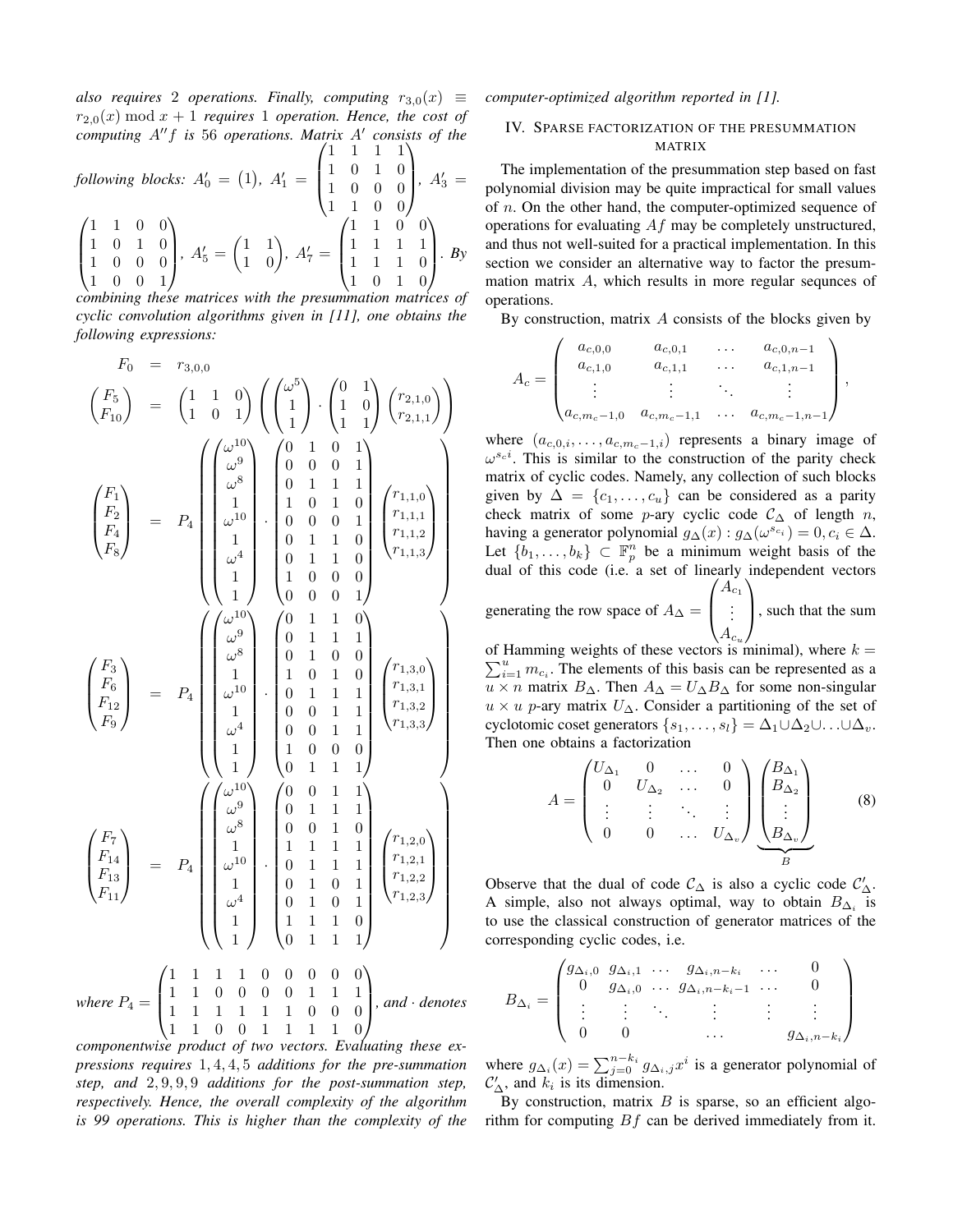Its complexity can be estimated as  $O(\sum_{i=1}^{v} d_i k_i)$ , where  $d_i$ is the minimum distance of the corresponding cyclic codes.

Matrices  $U_{\Delta_i}$  are dense, so one still needs to employ computer search to derive fast algorithms for multiplication by them [9], [7], [4]. However, the dimension of these matrices is smaller than the one of the original matrix *A*. This results in smaller complexity of fast algorithm construction. In some cases, this may also result in better optimization quality.

Example 2. *Consider* 15*-point cyclotomic FFT algorithm over*  $\mathbb{F}_{16}$  *as shown in Figure 1, where*  $\gamma_2 = \omega^5$  *and*  $\gamma_4 = \omega^3$  *are normal basis generators of*  $\mathbb{F}_{2^2}$  *and*  $\mathbb{F}_{2^4}$ *, respectively, and*  $\omega$ *is the primitive root of*  $x^4 + x + 1$ *. The kernel of the DFT is given by*  $\omega = \omega$ *. It is possible to construct an algorithm for computing Af, which requires 47 summations. It appears that the first 7 rows of A represent a generator matrix for a cyclic code with generator polynomial*  $g_1(x) = 1 + x^4 + x^6 + x^7 + x^8$ , *while the last 8 ones correspond to a cyclic code generated by*  $g_2(x) = 1 + x^4 + x^6 + x^7$ . Hence, one obtains a factorization

$$
A = \begin{pmatrix} 1 & 0 & 0 & 1 & 0 & 1 & 1 & 1 & 0 & 0 & 0 & 0 & 0 & 0 \\ 0 & 1 & 0 & 0 & 0 & 1 & 0 & 1 & 1 & 1 & 0 & 0 & 0 & 0 & 0 \\ 0 & 0 & 1 & 0 & 0 & 0 & 1 & 0 & 1 & 1 & 1 & 0 & 0 & 0 & 0 \\ 0 & 0 & 0 & 1 & 0 & 0 & 0 & 1 & 0 & 1 & 1 & 1 & 0 & 0 & 0 \\ 0 & 0 & 0 & 0 & 1 & 0 & 0 & 0 & 1 & 0 & 1 & 1 & 1 & 0 & 0 \\ 0 & 0 & 0 & 0 & 0 & 1 & 0 & 1 & 0 & 1 & 1 & 1 & 0 & 0 & 0 \\ 0 & 0 & 0 & 0 & 0 & 1 & 0 & 1 & 0 & 0 & 0 & 0 & 0 & 0 & 0 \\ 0 & 0 & 0 & 0 & 1 & 0 & 1 & 1 & 0 & 0 & 0 & 0 & 0 & 0 & 0 \\ 0 & 0 & 0 & 1 & 0 & 1 & 1 & 0 & 0 & 0 & 0 & 0 & 0 & 0 & 0 \\ 0 & 0 & 0 & 1 & 0 & 0 & 1 & 0 & 1 & 1 & 0 & 0 & 0 & 0 & 0 \\ 0 & 0 & 0 & 0 & 1 & 0 & 1 & 1 & 1 & 0 & 0 & 0 & 0 & 0 & 0 & 0 \\ 0 & 0 & 0 & 0 & 0 & 1 & 0 & 1 & 0 & 1 & 1 & 0 & 0 & 0 \\ 0 & 0 & 0 & 0 & 0 & 1 & 0 & 1 & 0 & 1 & 1 & 0 & 0 & 0 \\ 0 & 0 & 0 & 0 & 0 & 0 & 1 & 0 & 1 & 0 & 1 & 0 & 0 \\ 1 & 1 & 1 & 1 & 1 & 1 & 1 & 1 & 1 & 1 & 1 & 1 \\ 1 & 0 & 1 & 0 & 1 & 1 & 0 & 0 & 1 & 1 & 1 \\ 1 & 1 & 0 & 0 & 1 & 1 & 1 & 1 & 0 & 0 & 1 \\ 1 & 1 & 0 & 0 & 1 & 1 & 1 & 0 & 0 & 1 &
$$

*straightforward multiplication by last* 8 *rows of B requires 24 summations. Adding*  $f_8, \ldots, f_{14}$  *to the result of this operation provides, one obtains a product of first* 7 *rows of B and vector f. Computer optimization can be used to obtain algorithms for multiplication by U*<sup>1</sup> *and U*2*, which require* 12 *and* 14

*summations, respectively. Hence, the total complexity of the algorithm for computing Af based on factorization* (8) *is 57 summations. While this value is higher than the complexity of the computer-optimized algorithm obtained for the original matrix A, the proposed approach results in a more structured sequence of operations, which is more convenient for implementation.*

### V. CONCLUSIONS

In this paper the problem of efficient implementation of the presummation step of the cyclotomic FFT algorithm was investigated. It was shown that this step can be implemented via the classical simultaneous modulo reduction algorithm, which is based on fast polynomial division and multiplication operations. This results in the reduction of the asymptotic number of summations from  $O(n^2/\log n)$  (the implementation based on the "Four Russians" algorithm) to  $O(M(n) \log n)$ , where  $M(n)$  is the complexity of multiplying two polynomials of degree *n*. Similar approach was used in [14] in order to reduce the complexity of multiplication by *Lc*.

Furthermore, it was shown that the presummation matrix can be factored into a block-diagonal matrix and a matrix, consisting of sparse generator matrices of some cyclic codes with small minimum distance. This factorization enables one to obtain a more structured implementation of the presummation algorithm. Furthermore, the dimension of matrices, which require computer optimization for construction of a fast multiplication algorithm, is reduced.

#### ACKNOWLEDGEMENTS

This work was supported by the grant MK-1976.2011.9 of the President of Russia. The author thanks Prof. S. V. Fedorenko for many stimulating discussions and for pointing a few errors in the original version of this paper.

#### **REFERENCES**

- [1] P. V. Trifonov and S. V. Fedorenko, "A method for fast computation of the Fourier transform over a finite field," *Problems of Information Transmission*, vol. 39, no. 3, pp. 231–238, July-September 2003, translation of Problemy Peredachi Informatsii.
- [2] E. Costa, S. V. Fedorenko, and P. V. Trifonov, "On computing the syndrome polynomial in Reed-Solomon decoder," *European Transactions on Telecommunications*, vol. 15, no. 4, pp. 337–342, May/June 2004.
- [3] S. Fedorenko, "A method for computation of the discrete Fourier transform over a finite field," *Problems of information transmission*, vol. 42, no. 2, pp. 139–151, 2006.
- [4] S. Bellini, M. Ferrari, and A. Tomasoni, "On the structure of cyclotomic Fourier transforms and their applications to Reed-Solomon codes," *IEEE Transactions on Communications*, vol. 59, no. 8, pp. 2110 –2118, August 2011.
- [5] S. Fedorenko, "The discrete Fourier transform over a finite field with reduced multiplicative complexity," in *Proceedings of IEEE International Symposium on Information Theory*, 2011, pp. 1200 –1204.
- [6] X. Wu and Z. Yan, "Computational complexity of cyclotomic fast Fourier transforms over characteristic-2 fields," in *IEEE Workshop on Signal Processing Systems (SiPS)*, October 2011, pp. 1 –6.
- [7] N. Chen and Z. Yan, "Cyclotomic FFTs with reduced additive complexities based on a novel common subexpression elimination algorithm," *IEEE Transactions on Signal Processing*, vol. 57, no. 3, pp. 1010–1020, 2009.
- [8] ——, "Reduced-complexity Reed-Solomon decoders based on cyclotomic FFTs," *IEEE Signal Processing Letters*, vol. 16, no. 4, pp. 279– 282, 2009.